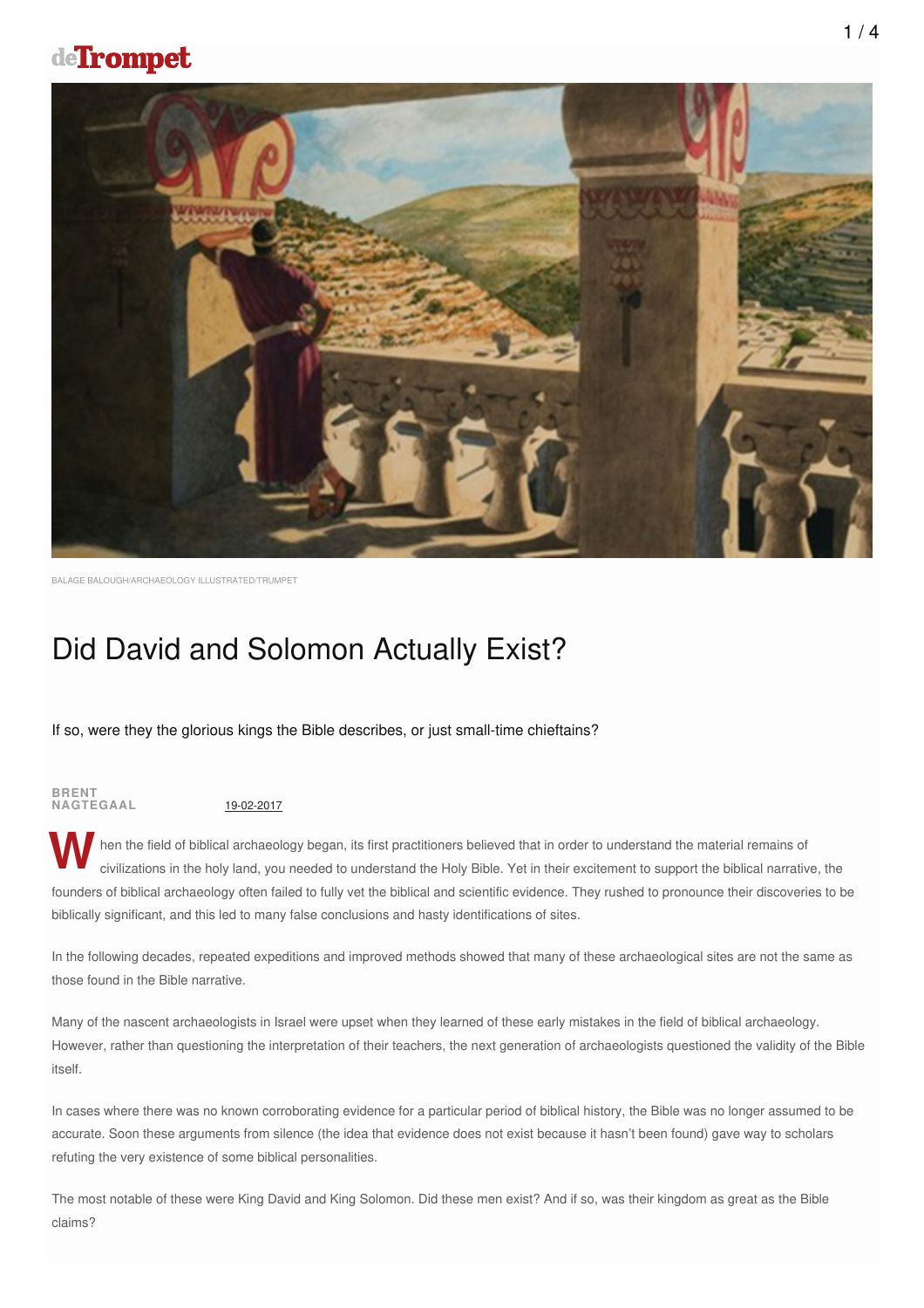#### **Just a Petty Tribal Chieftain?**

Although most traditional biblical archaeologists were not ready to dismiss David and Solomon entirely, some scholars in the mid-1980s to early 1990s did exactly that. However, this argument was challenged by the discovery of the Tel Dan Stele in 1993. Found in secondary usehaving been later used in the construction of a wall—the Tel Dan Stele is a small engraving detailing the defeat of Israel at the hands of Syrians. Scholars were stunned when they noted that one of the lines of text read bytdwd, or "House of David." This was the first extra-biblical reference to King David and the fact that he had a *house:* a family lineage descending from him.

Biblical minimalists at first tried to interpret the characters written on the Tel Dan Stele as saying something—anything—besides "House of David." Eventually, they conceded that there was no other way to read the inscription. But they did not change their conclusion; they changed their attack. They acknowledged that David and Solomon did exist but said they were not as wealthy, powerful or significant as the Bible describes: They were probably small-time tribal elders who had a small settlement on the hill of Jerusalem.

To the old-school biblical archaeologists, this backlash was ludicrous. Although no finds could be conclusively attributed to the reign of David, a number of grand finds from Solomon's time had been verified.

The key scripture in this regard is 1 Kings 9:15: "And this is the reason of the levy which king Solomon raised; for to build the house of the Lord, and his own house, and Millo, and the wall of Jerusalem, and *Hazor, and Megiddo, and Gezer."* This verse details a vast building program undertaken by Solomon not just in Jerusalem but throughout the territory belonging to his kingdom. Gezer is in the southern region of Israel, overlooking what was once the lands of the Philistines. Megiddo is in the north-central region, 70 miles from Jerusalem and inland from the modern Israeli city of Haifa. Hazor lies north of the Sea of Galilee.

These three ancient cities are perhaps some of the most excavated sites in Israel. And what have archaeologists found there? Massive gatehouses, one at the ancient entrance to each city. Each is so similar to the others that this consistent design is known today as the "Israelite gate." These gatehouses indicate a developed, wealthy, powerful society able to construct sophisticated fortification walls with large gates and impressive structures within them. What's more, when archaeologists dated these gates by the pottery associated with their construction, they dated *to the time of David and Solomon,* the 10th century b.c. For decades, this was considered solid proof of Solomon's large-scale building projects described in 1 Kings 9:15.

But the minimalists contested this seemingly insurmountable weight of evidence proving Solomon's building program. Unable to deny the existence of the structures, they attacked the dating of those gates by disputing the age of the pottery.

#### **Low Chronology**

Digging during the 1990s at Megiddo—one of the cities described in Solomon's building program—was Dr. Israel Finkelstein. He is most famous for a 2005 text, *The Bible Unearthed.* His main thesis in the book is unambiguous: "The world in which the Bible was created was not a mythic realm of great cities and saintly heroes, but a tiny, down-to-earth kingdom where people struggled for their future against the all-toohuman fears of war, poverty, injustice, disease, famine and drought. The historical saga contained in the Bible—from Abraham's encounter with God and his journey to Canaan, to Moses's deliverance of the children of Israel from bondage, to the rise and fall of the kingdoms of Israel and Judah—*was not a miraculous revelation, but a brilliant product of the human imagination"* (emphasis added).

Finkelstein's aim is clear: Convince the reader that biblical Israel, though real, was tiny instead of great, and that its history was mostly imaginary.

In the text and corresponding papers, Finkelstein introduced a new chronology of ancient Israel known as Low Chronology. Traditionally, archaeologists believed that the beginning of David's reign marks the start of the archaeological period called Iron iia. This period covers a massive increase in building throughout Israel. Traditionally, this building program was associated with David and Solomon.

Low chronology is a hypothesis that shifts the start of Iron iia to *after* David and Solomon died. This chronology claims that monumental buildings, such as the Israelite gate, were not built by Solomon, but by later kings. Finkelstein said that David and Solomon rather belonged to the simpler, far less advanced civilization of Iron i, a period normally associated with the Judges—and with decentralized, weak, unimpressive Israelite trade, institutions, government and construction. That pushes forward the society that built those massive gatehouses out of the period of Solomon to a later king, when such construction would have been more common and less impressive.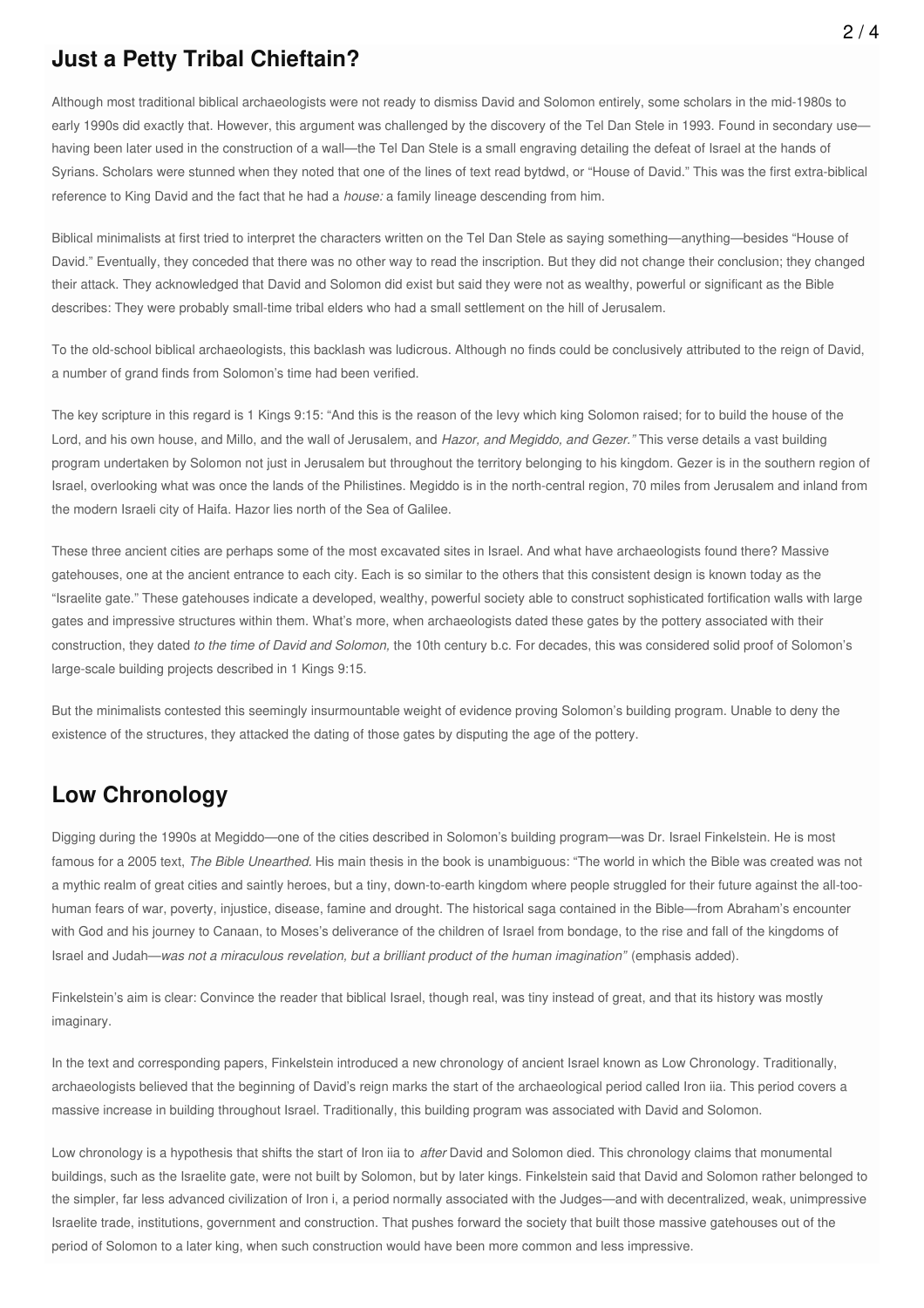Finkelstein's key evidence is based on an analysis of Carbon-14 samples taken from within Iron iia strata. This evidence is suspect, given that the margin for error in carbon samples from that period is the same amount of time that Dr. Finkelstein wants to push the Iron iia chronology forward.

#### **Discovering David**

The same year that Finkelstein published his book, an excavation began in ancient Jerusalem, in the northern part of the City of David. There, archaeologist Dr. Eilat Mazar set out to excavate an area she believed could be the location of King David's palace. Within days, her spades struck massive rocks that had been lying just under the surface. The huge rocks formed a 90-foot-long wall over 12 feet thick. Any structure, modern or ancient, with walls this thick is a truly massive building. From the pottery related to the structure, as well as from several carbon samples, Dr. Mazar was able to date the wall to somewhere between the 11th and 10th century. This is the exact period in which the Bible indicates David built his palace.

After finishing the excavation that year, Mazar declared the most logical conclusion was that this large structure was King David's palace. The following excavation seasons, from 2006 to 2008, revealed even more walls from the same structure, with the strong eastern wall measuring 19 feet thick! What's more, the 2008 excavation season revealed that this wall actually connected to the very top of the famed Stepped Stone Structure, a 65-foot-high retaining wall descending into the Kidron Valley. In effect, it showed that the huge retaining wall was built at the same time expressly to support the eastern wall of the structure above: the palace of King David.

Mazar estimates that only 20 percent of the palace remains have been excavated. But other than the sheer size of the structure, there are other indications that this structure was royal. Forty years before Mazar's discovery, Dame Kathleen Kenyon, a formidable archaeologist in her own right, excavated in the valley just outside and below the palace walls. She discovered a massive capital—the descriptive support attached to the top of columns—known today as a Proto Aeolic capital. This architectural feature is characteristic of palaces at other Israelite sites such as Megiddo, Samaria and Ramat Rachel. Clearly, this capital (which is featured on the Israeli five-shekel coin today) must have fallen from somewhere important.

Mazar's discovery was an archaeological broadside on Dr. Finkelstein's effort to cut David and Solomon down to size. It was a daring claim for a meticulous and respected archaeologist like Mazar to make in the face of biblical minimalists. Led by Finkelstein, the minimalists scoured her published findings to try to discredit her methods or her reasoning in order to disprove her identification of the structure as King David's palace.

Even tour guides from the City of David tourist center—which perches ironically atop steel supports fastened directly to the bedrock of the palace—thought the idea that they were standing in the area of King David's palace was far-fetched. Many of them belittled the claim as they led their groups through the massive remains. Granted, 3,000 years of later occupation have made it difficult to make out all the palace walls, but some (like the 19-foot-wide eastern wall) are simply unmistakable.

However, over the course of time since Dr. Mazar's original designation, even biblical minimalists are starting to acknowledge that although the walls are not inscribed with King David's name, they are inarguably the foundations of a massive building constructed in the exact biblical location of King David's palace, and within the (albeit contested) time frame supported by traditional archaeologists, Carbon-14 and the Bible.

Soon after Mazar made her discovery, the another important find from the same period was announced. Known as Khirbet Qeiyafa, this site was located on the border of Israelite territory against Philistine land. Based on findings at the site, excavator Yossi Garfinkel wrote, "The argument that Judah was an agrarian society until the end of the 10th century bce and that David and Solomon could not have ruled over a centralized, institutionalized kingdom before then has now been blown to smithereens by our excavation." Excavations revealed a heavily fortified site. A series of carbon samples were taken from within early Iron iia strata. These samples date at the latest to 969 b.c., a date associated by all archaeologists to the time around King David's death.

The dating of the site to David's time is so rock-solid that biblical minimalists have had to concede the point. But many then began to claim it was not an Israelite fortress, but rather a Philistine one. And yet, the architecture, pottery styles, inscriptions and lack of pig bones (pork is an unclean meat to the Jews) all indicate that Khirbet Qeiyafa belonged not to David's archenemy, but to David himself.

### **Need More Proof? Just Wait**